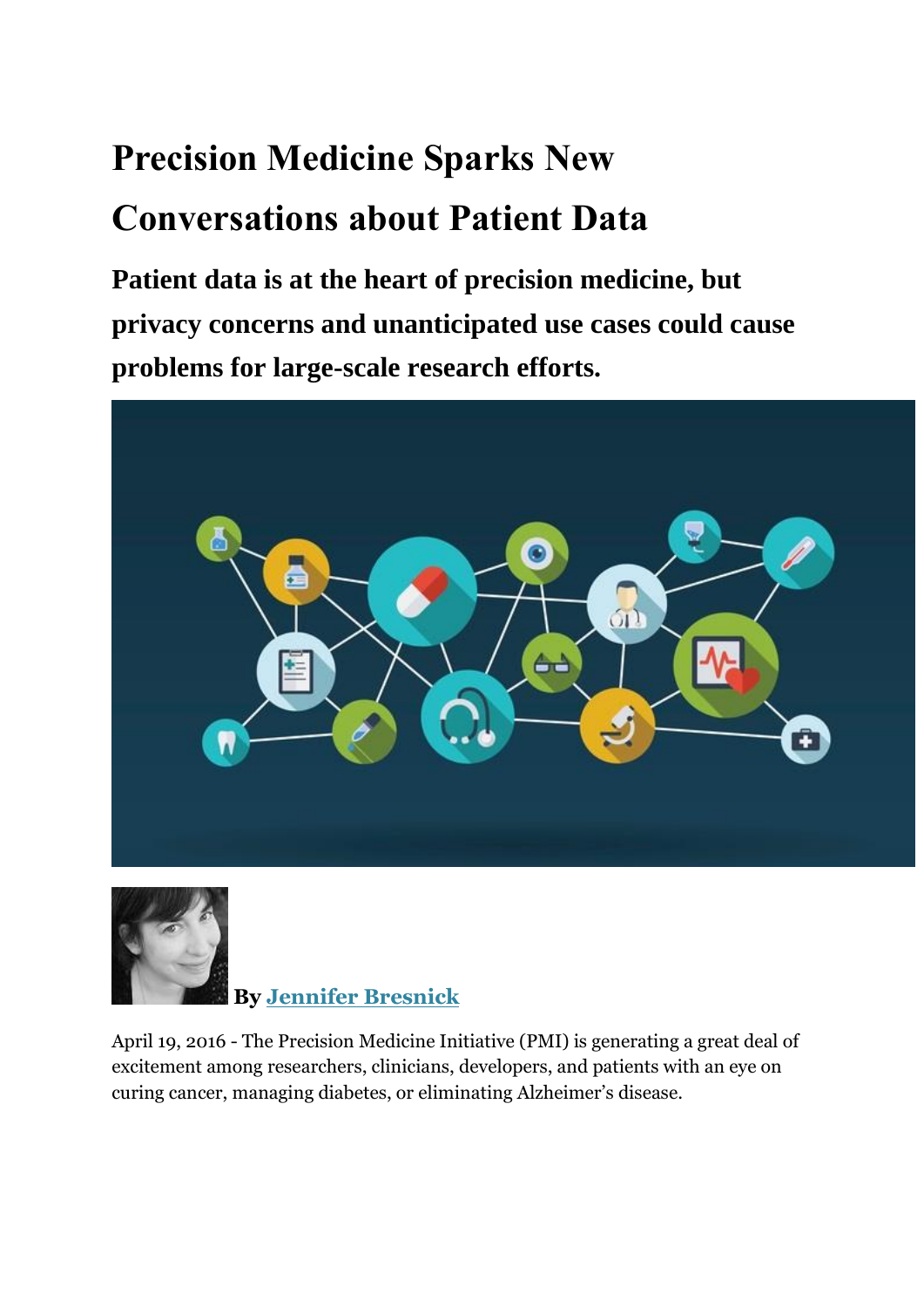

With unfeigned enthusiasm from the current administration and wholehearted commitment from top federal agencies reveling in the promise of steady funding for research and development, **[the Precision Medicine Initiative](https://healthitanalytics.com/news/top-5-basics-to-know-about-the-precision-medicine-initiative)** holds the promise of unlocking a new world of tailored, personalized care.

But with opportunity comes responsibility, says Gerard Nussbaum, Director of Technology Services at management consulting firm Kurt Salmon, especially when patients are entrusting their most personal data to research organizations and potentially breachable data banks.

Understanding the nation's changing attitudes towards consent and data sharing – and developing regulations that are both firm and flexible to meet future challenges – will be essential if the healthcare industry is to continue building the foundations of a system that can truly harness what precision medicine has to offer.

Just getting to the point of turning the PMI into a national effort has taken years of difficult, anonymous, and often under-funded work, Nussbaum told *HealthITAnalytics.com.*

## **READ MORE: [FHIR Can Move Genomics from Prediction to Precision Medicine](https://healthitanalytics.com/news/fhir-can-move-genomics-from-prediction-to-precision-medicine)**

"The concerted focus on establishing funding at the federal level and organizing large cohorts of participants certainly gets people's attention," he said. "A lot of people might think that these breakthroughs are like Athena leaping from the head of Zeus fully formed, but all of this progress is really just a continuation of things that have been happening in medicine and clinical research for a long time."

While many these efforts have resulted in important new discoveries that have saved countless lives, the fragmented nature of the research community has also produced problems that may be familiar to any EHR user: the slow build-up of sub-optimal practices that collect into insurmountable roadblocks.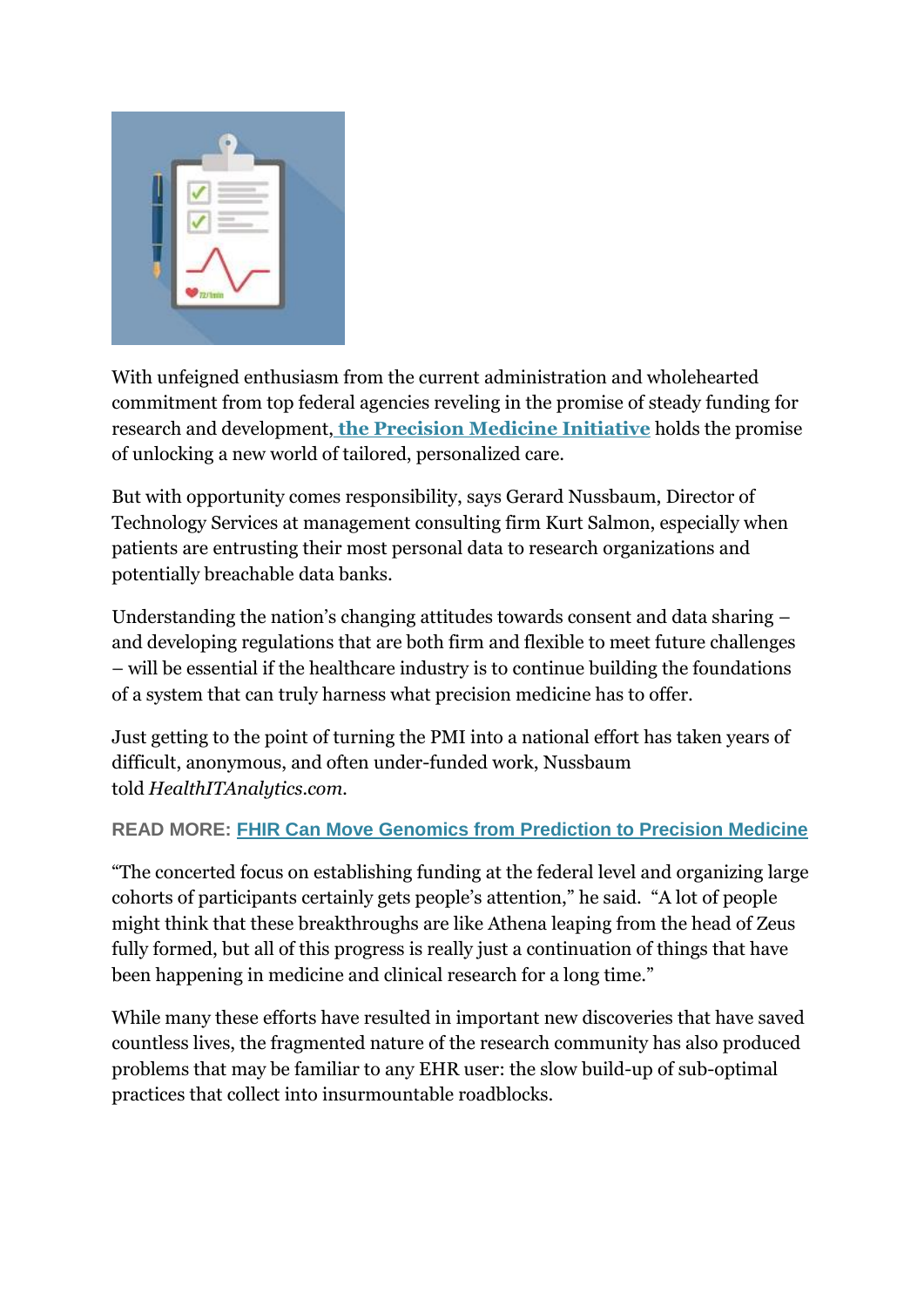One of these problems is the growing disconnect between current patient privacy regulations like HIPAA and the **[quickly evolving opinions of the public](https://ehrintelligence.com/news/patient-engagement-desire-share-ehr-data-widespread)**, which is now used to splashing their secrets across the internet.

As smartphones, wearables, and mHealth apps change consumer attitudes towards when and where it is appropriate to share personal information, existing legislation may soon appear to be an antiquated relic of a pre-internet society, where social media didn't exist and the genetic testing was too time-consuming and expensive for the average patient to think about.

But thanks to **[next-generation genomic sequencing techniques](https://healthitanalytics.com/news/next-gen-genomic-testing-a-focal-point-for-precision-medicine)** that have started to bring DNA testing into mainstream clinical care, the conversation over the data typically collected for precision medicine efforts has to become significantly more nuanced.

## **READ MORE: [Cognitive Computing Use Grows in Precision Medicine for](https://healthitanalytics.com/news/cognitive-computing-use-grows-in-precision-medicine-for-cancer)  [Cancer](https://healthitanalytics.com/news/cognitive-computing-use-grows-in-precision-medicine-for-cancer)**

"When we talk about **[HIPAA and protected health information](https://healthitsecurity.com/news/hipaa-privacy-rule-permitted-phi-uses-and-disclosures)** in terms of research, we're talking about deidentification," said Nussbaum. "If you obscure these pieces of information or take the elements out of the data set, it no longer qualifies as protected health information, and some of the restrictions under HIPAA don't apply, right?"

For traditional research or population health management, that may be true, he said. But introducing genomics into the equation fundamentally changes the nature of the game.

"A person's genetic profile is unique, and ultimately, you can match it back to one person whether or not their name and address are included in the file. So can we really deidentify this data?"

The questions about patient privacy and consent don't end there. Innovation happens much faster than regulation, and even the most well-intentioned lawmakers cannot predict the future.

Rules that attempt to govern the usage and distribution of patient information for precision medicine must be stringent enough to prevent violations of current standards, but open-ended enough to cover situations that may not even enter the imaginations of this generation of stakeholders.

## **READ MORE: [Why Sharing Cancer Big Data is Key to Personalized Medicine](https://healthitanalytics.com/news/why-sharing-cancer-big-data-is-key-to-personalized-medicine)**

"What we can do today in terms of using genetic information is a small subset of what we're going to be able to do in five or ten years," explained Nussbaum.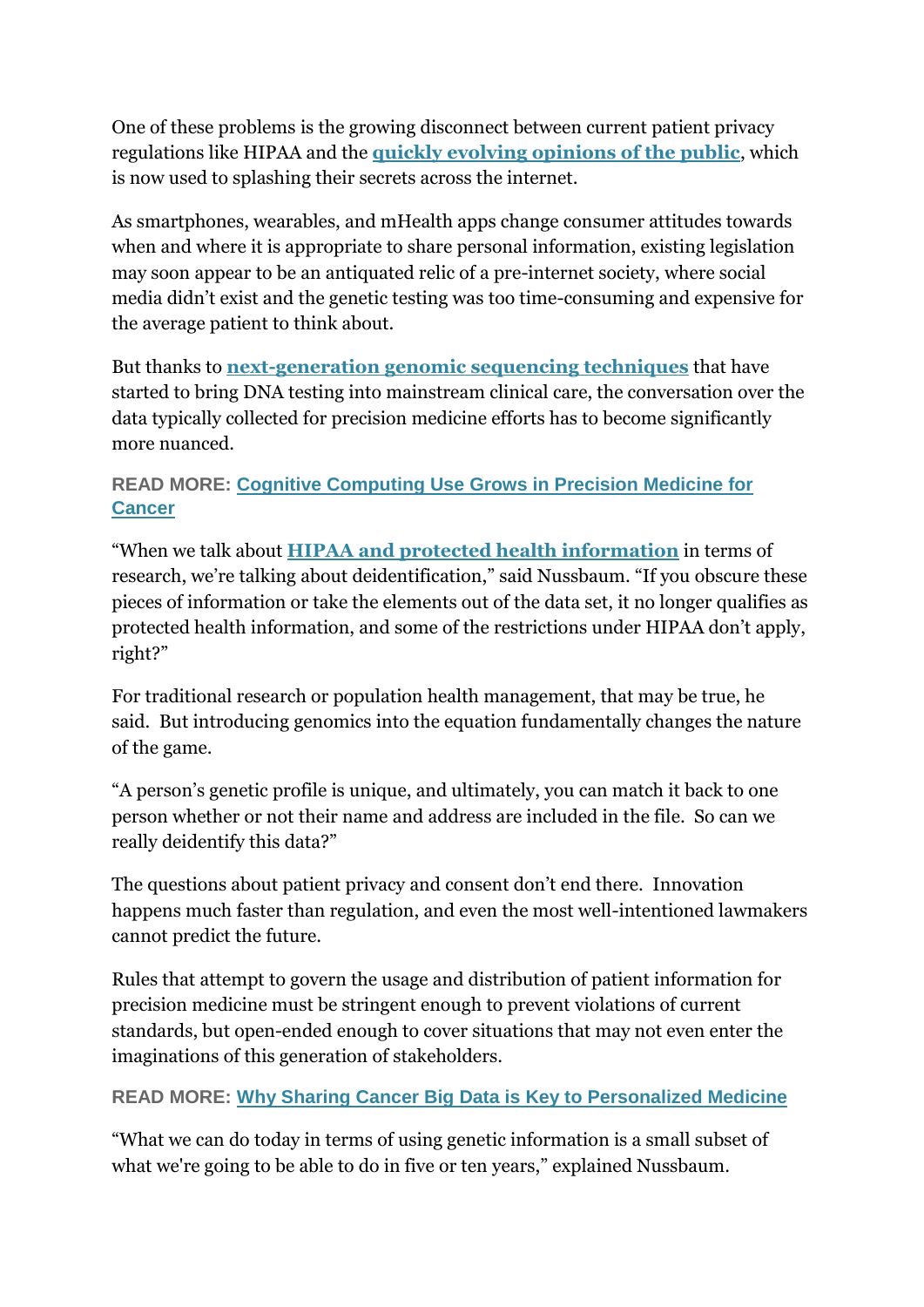"GINA, the Genetic Information Non-Disclosure Act, has all sorts of prohibitions that say you can't use genetic data in insurance situations or in employment decisions. When they passed the law, those uses were more of a theoretical possibility than a reality. But look how quickly that has changed."

Precision medicine researchers also run into problems when it comes to reusing patient data for additional projects. Patients may not always be aware of how their information will be used in the future - nor do they always have control over where their data might end up.

**[Patients volunteering for the Kaiser Permanente Research Bank](https://healthitanalytics.com/news/kaiser-permanente-expands-precision-medicine-biobanking-effort)**, for example, are warned in the fine print of the consent documents that their deidentified information could land in the hands of the National Institutes of Health, and may be used again and again by the wider community of medical researchers in ways that did not explicitly receive their consent.

"Studies that use samples from the KP Research Bank may receive grants from the government through the National Institutes of Health (NIH) and other agencies," the consent document explains.

"The federal government requires that research information including genetic information that was paid for by American tax payers to be shared with other scientists. Scientists can use this information to learn even more about health and disease."

Patients may not ever know where their contributed information will travel during secondary or tertiary uses of their data. That may not bother some volunteers, but could be a disturbing concept for others.

"The Precision Medicine Initiative provides a focal point for having discussions about patient privacy, data collection, and data usage in more concrete manner, because the PMI has backing at the federal level," Nussbaum said. "It is vitally important to talk about what is permitted – not just legally, but in terms of societal acceptance."

While the instant gratification of securing a friend's "likes" on a health-related update may be encouraging consumers to share their personal information through every available medium, data collection for the PMI will still be **[a formalized](https://healthitanalytics.com/news/nih-unveils-precision-medicine-genomics-big-data-analytics-plan)  [affair](https://healthitanalytics.com/news/nih-unveils-precision-medicine-genomics-big-data-analytics-plan)**.

The NIH and other entities overseeing data aggregation projects are hoping that provider organizations will become major partners for patient recruitment.

Clinicians might be in the perfect position to collect a little extra blood during a routine physical or add a quick cheek swab to a wellness visit, but physicians may not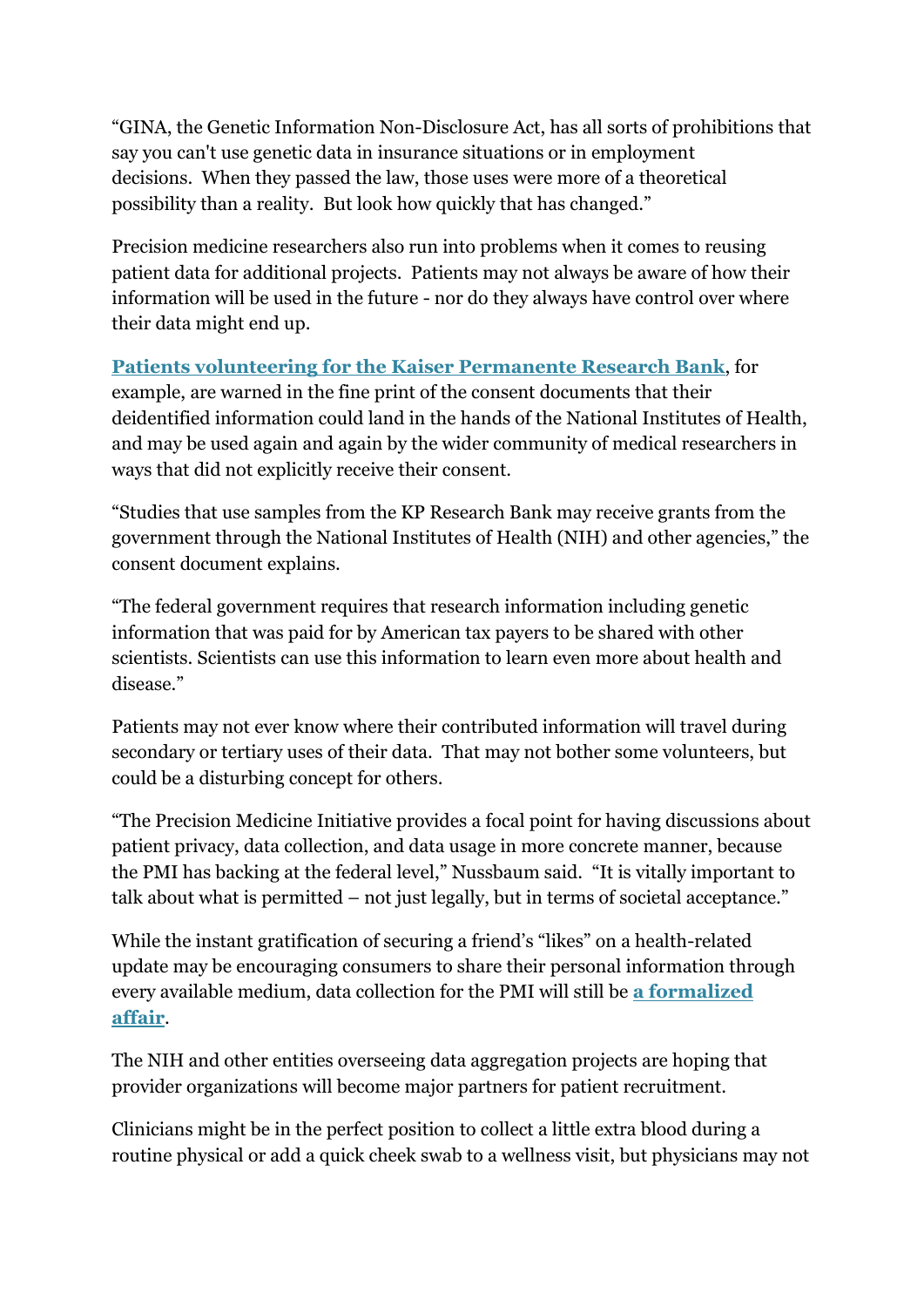feel as if they have the time, expertise, or interest required to educate patients about the PMI Cohort or address the serious consent issues involved in participating.

"We can't seek to turn our physicians – especially in primary care – into the experts on this," Nussbaum said, because they have far too much on their plates already. Physicians will likely balk at the idea of add extra steps to the workflow for the benefit of third-party researchers, especially since there is currently no reimbursement mechanism for completing those processes.

"In healthcare, one of the key issues we look at is helping people to work to the maximum scope of their license," said Nussbaum. "We want start taking some of these tasks away from physicians so they can focus on what each provider to trained best to do."

Instead of having the physician add five or ten minutes to their appointments by explaining what the PMI is and why their patient may want to participate, "maybe what we should have is a patient educator to talk about these issues," he suggested.

"The bulk of the information delivery could be conducted by a very knowledgeable clinical educator, not the physician. That doesn't mean the physician is not responsible for understanding it. It just means she is not the one taking the extra time to introduce these concepts."

**[Professional societies](https://healthitanalytics.com/news/professional-societies-universities-embrace-big-data-analytics)**, specialists, and patient advocacy groups are also likely to take a starring role in patient education and encouragement, he added. When data collection efforts are focused around a particular condition or disease, they can be highly successful.

"We have gathered some of our best research data from patients and families who have a vested interest in a disease," said Nussbaum. "They are willing to cooperate because there's a sense of participation and bettering the lives of someone they care about."

"We shouldn't forget that these organizations have done a lot of the work when it comes to figuring out how to recruit patients and keep them in the loop by giving them the updates they want at a consumer-friendly level."

- Tagged
- **[Genomics](https://healthitanalytics.com/tag/genomics)**
- [Interviews](https://healthitanalytics.com/tag/interviews)
- [Medical Research](https://healthitanalytics.com/tag/medical-research)